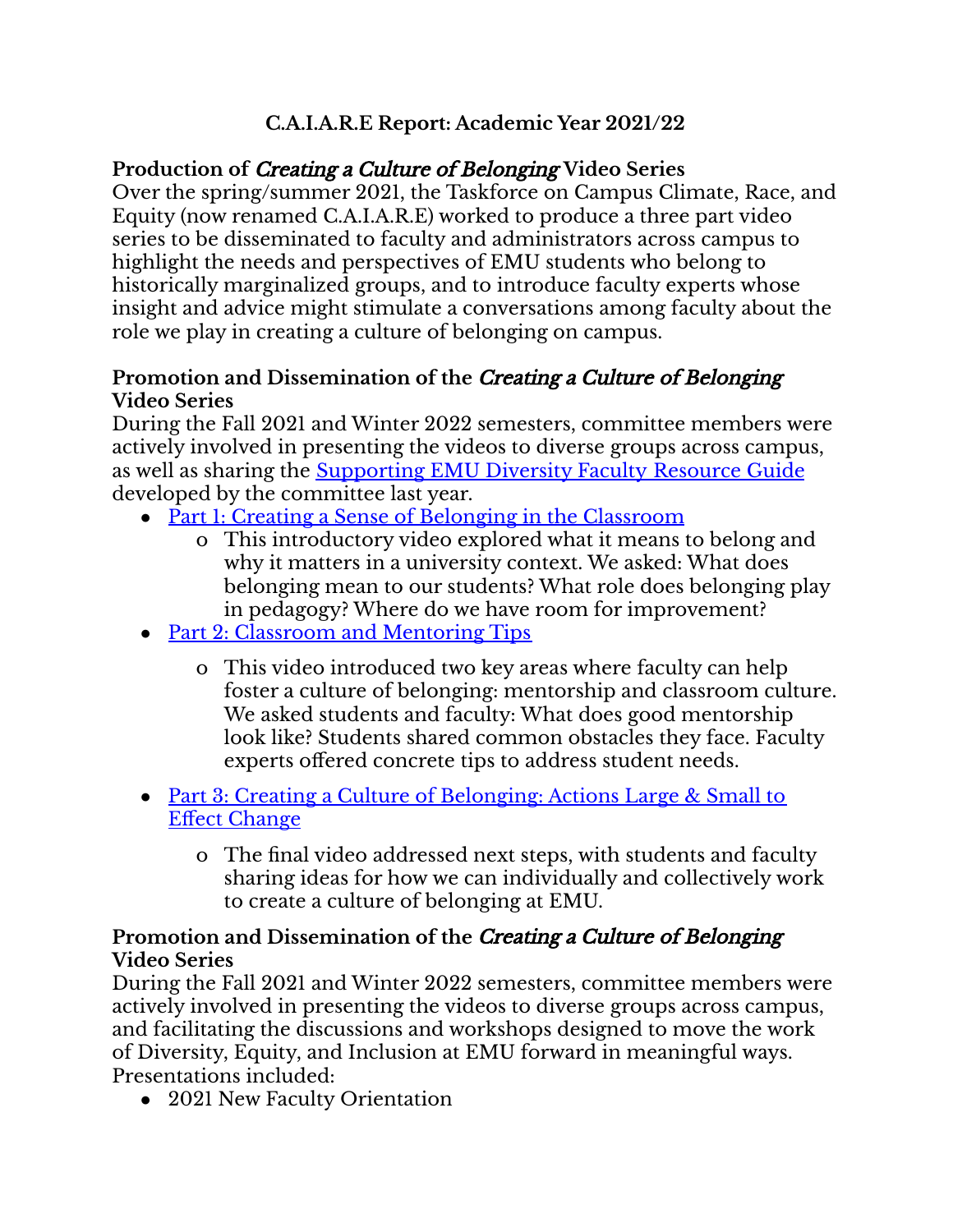- 2021 New Beginnings Conference Plenary (at the request of the FDC and WAC)
- Presentation to the Board of Regents (October 2021 Faculty Affairs meeting)
- MLK 2022 Session: A Screening of *Creating a Culture of Belonging Part 3* for students and community
- Graduate School *Lunch and Learn* Workshop: What does "belonging" mean for graduate students?
- Committee members helped conceptualize, design, and facilitate the 2022 *Writing Across the Curriculum Spotlight Series*, a series of five workshops and follow-up discussion sessions based on our video series.
- *Creating a Culture of Belonging* Workshop for Halle Library staff.

## **FDC Workshop: Developing Inclusive Excellence in STEM**

Committee members developed and led a FDC workshop (April 1 st ) to highlight the challenges and opportunities related to addressing diversity, equity and inclusion in STEM fields. Presenters included representatives from Biology, Chemistry, Economics, Mathematics, and Physics. This was the first opportunity at EMU for faculty in STEM to share disciplinary shifts, departmental innovations, and discuss common challenges with each other.

## **Institutional Self Study: The needs of "minoritized" EMU faculty**

The committee has embarked on an ambitious institutional self study to assess the experiences and needs of EMU faculty who belong to historically marginalized groups. This initiative began in January and is an ongoing project. In addition to seeking to document the institutional culture and its impact on historically marginalized faculty, we are currently collecting and analyzing data: faculty responses to Presidential Commission's Campus Climate Survey, data on salary inequities, bias in course evaluations, pandemic impact statements. We are also developing ways to obtain reliable information on how historically marginalized faculty experience service obligations, data that will initially be gathered through a poll in Fall, likely followed by focus groups and interviews. This process is led by members of C.A.I.A.R.E. with expertise in institutional assessment and data analysis. We have obtained IRB approval to do this work, as well as a small grant from the AAUP to hire two graduate students to assist with data analysis in Winter 2022. We plan to produce a report for Senate that identifies key areas of concern so that Faculty Senate can better advocate for the needs of our diverse faculty.

#### **Planning for Academic Year 2022/23**